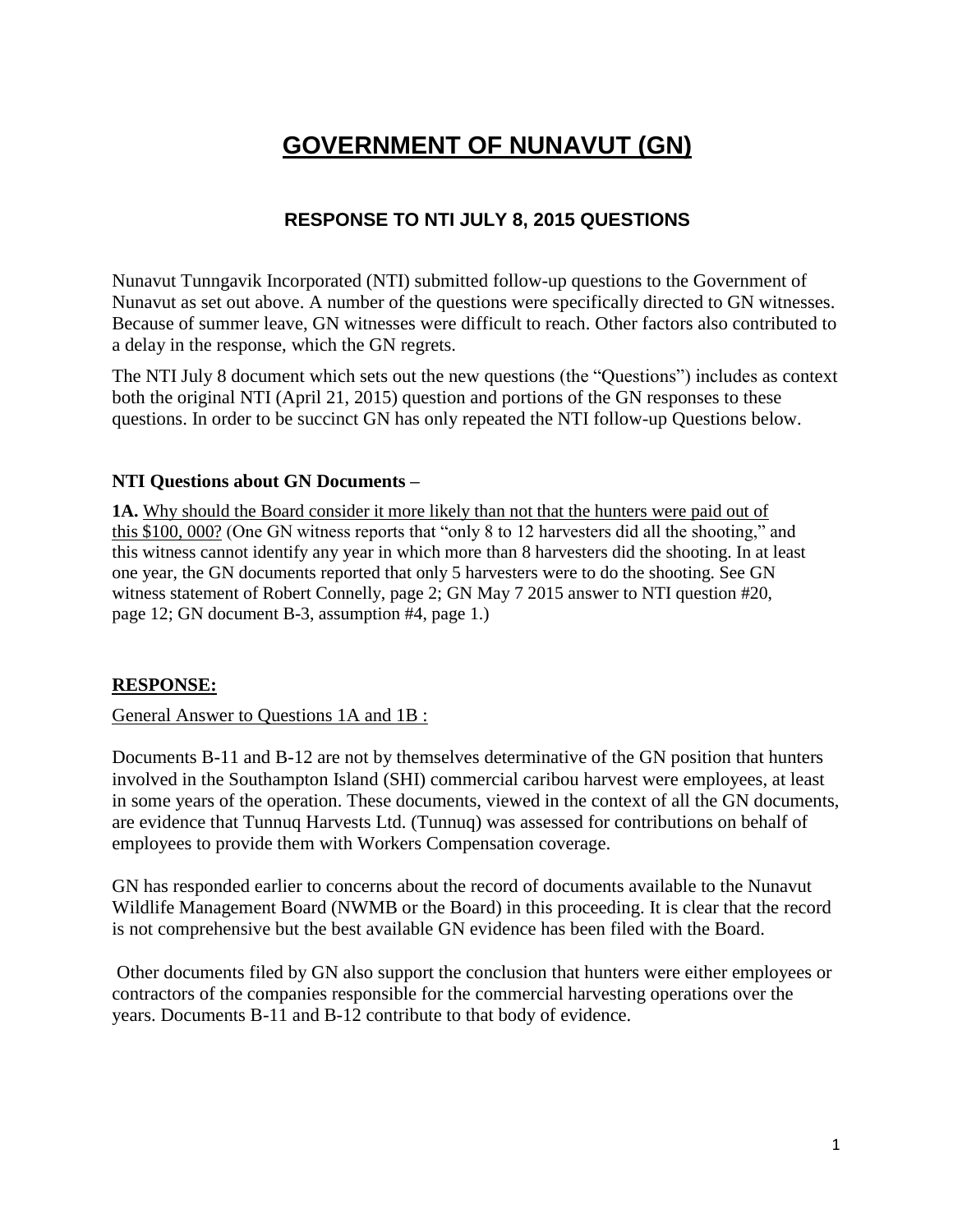GN has requested permission to file 8 new documents with the NWMB for this proceeding. They include 7 unredacted contracts between Tunnuq and individual hunters and an unredacted version of document GN B-35. These documents show conclusively that hunters were contractors in 1996 and that at least some of the same individuals were employees in 2007.

# Specific Answer to Question 1A:

The GN is not specifically suggesting that hunters' salaries were part of or paid out of the \$100,000.00 of Workers Compensation assessment.

# **NTI Question 1B:**

**1B.** In particular, if the GN is expecting the Board to 'do the math' in order to assess whether this amount probably included payments to hunters, please provide the missing numbers, and indicate what evidence if any, supports using such numbers. If, for example, the GN reasons that the total amount paid by the company to contractors and employees in 1995 and 1996 was \$100,000 plus an amount that is substantially less than the amount paid to the harvesters, please indicate what total amount the GN asserts was paid to contractors and employees in 1995 and 1996; what was paid to the harvesters, and what evidence the GN asks the Board to rely on in support of those numbers.

# **RESPONSE:**

Specific Answer to Question 1B:

The GN is not "expecting the Board 'to do the math'". GN has specific evidence referred to above that the hunters in 1996 were contractors. We have evidence that indicates in 2007 that some of the same individuals were employees and thus would have been the subject of WCB assessments in that year.

### **NTI Question 1C:**

**1C.** Again, if the GN is asking the Board to calculate whether any of the employee deductions purportedly shown in GN document B-35 likely were made for the hunters, please provide the necessary numbers, other than those given in document B-35.

### In particular

 $\Box$  How many different recipients of "gross wages" are listed in this document, and what is the evidence supporting this number? (Of the 58 line entries, 38 are for March 2, 2007; 18 are for March 15, and two are for March 9.)

o Is the reader to assume that each of the 58 entries is for a different recipient? If so on what basis?

o If not, is the reader to adopt the more reasonable assumption that each entry on the same date is for a different recipient?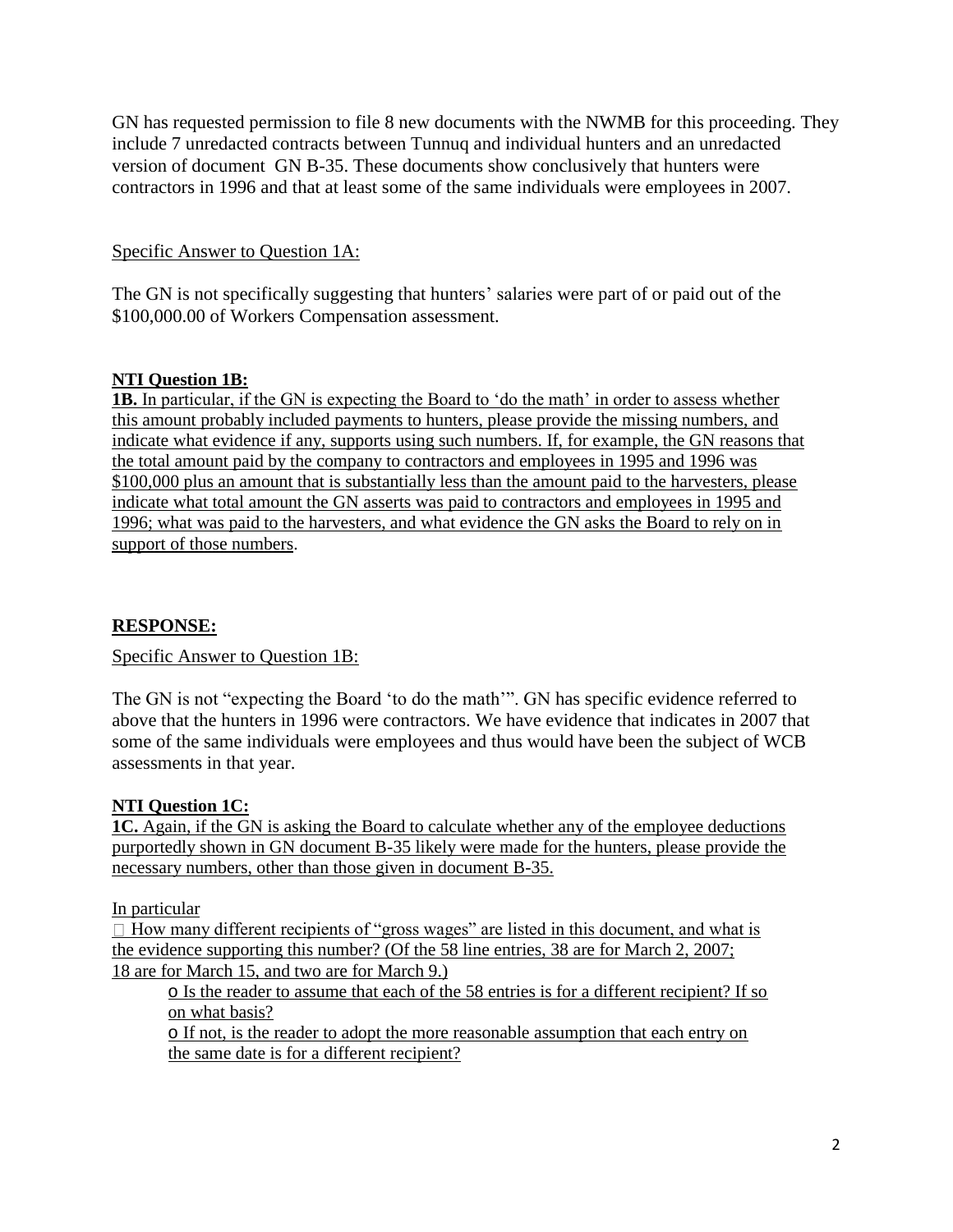$\Box$  If the GN contends that at least 38 different recipients are listed

o what evidence, if any, would support any inference that more than 8 hunters were included in the 38? Should the Board assume, for example, that in 2007 there were substantially fewer than 46 different contractors and employees engaged for this project, and if so, how many fewer, and on the basis of what evidence? o How could the Board be confident that some recipients are not listed twice on March 2 (in which case fewer than 38 different recipients are listed)?

 $\Box$  If 38 different recipients are listed for March 2, 2007, how could the Board be confident that the number of recipients on March 2 is representative for the season, given the smaller numbers on March 15 and March 2?

# **RESPONSE:**

General Answer to Questions 1C:

GN understands that document B-35 includes all employees who worked on the 2007 commercial harvest in the period between the last week of February 2007 and roughly March 31, 2007. Pages 1 to 3 of B-35 include cheques for the first 2 weeks of March. Pages 4 to 8 cover the next 2 weeks. There is some overlap in the listing of employees between pages 1 to 3 and pages 4 to 8 of B-35. But there is no overlap in the listing of cheques. So for example on p.1 cheques 93 and 139 are to the same individual for two different weeks of work (first 2 weeks of March). On page 4 the first cheque (#247) for a subsequent week of work (03-29-2007) is written to the same individual as received cheques 93 and 139. Thus GN understands that the register is basically a list of payroll cheques -- pages 1-3 for the first 2 weeks of the harvest and pages 4-8 for the next 2 weeks of the harvest. Unfortunately not all workers started at the same time or worked the same number of hours. This explains discrepancies in some cheque dates and amounts.

Pages 9 to 14 are a compilation of payments made to individuals resulting in a complete accounting of payroll and deductions for the month of March 2007 which we understand to be the harvesting period. Note that the first three entries on p.9 are for cheques 93, 139 and 247 for an individual that worked on the harvest for three weeks. The next four entries cheques 41, 101, 154 and 202 are all to the same individual who worked on the harvest that year for 4 weeks. Thus the GN understanding of B-35 pages 9 to 14 is that it is a compilation of all wages paid for the period between late February and the end of March. There are 60 different individuals listed on this compilation as having been paid at least one cheque for work on the harvest that year. Most seem to have worked about three weeks. Page 13 indicates that \$254,965.22 in wages was paid, after deductions, to all staff.

Page 14 lists outstanding time sheets which are unpaid at the end of March.

Pages 15 to 18 are simply a reconciled repetition of pages 9 to 14 as can be seen by tracking the cheque numbers. The result is a slightly reduced total for wages paid of \$248,755.22 on page 18 of B-35.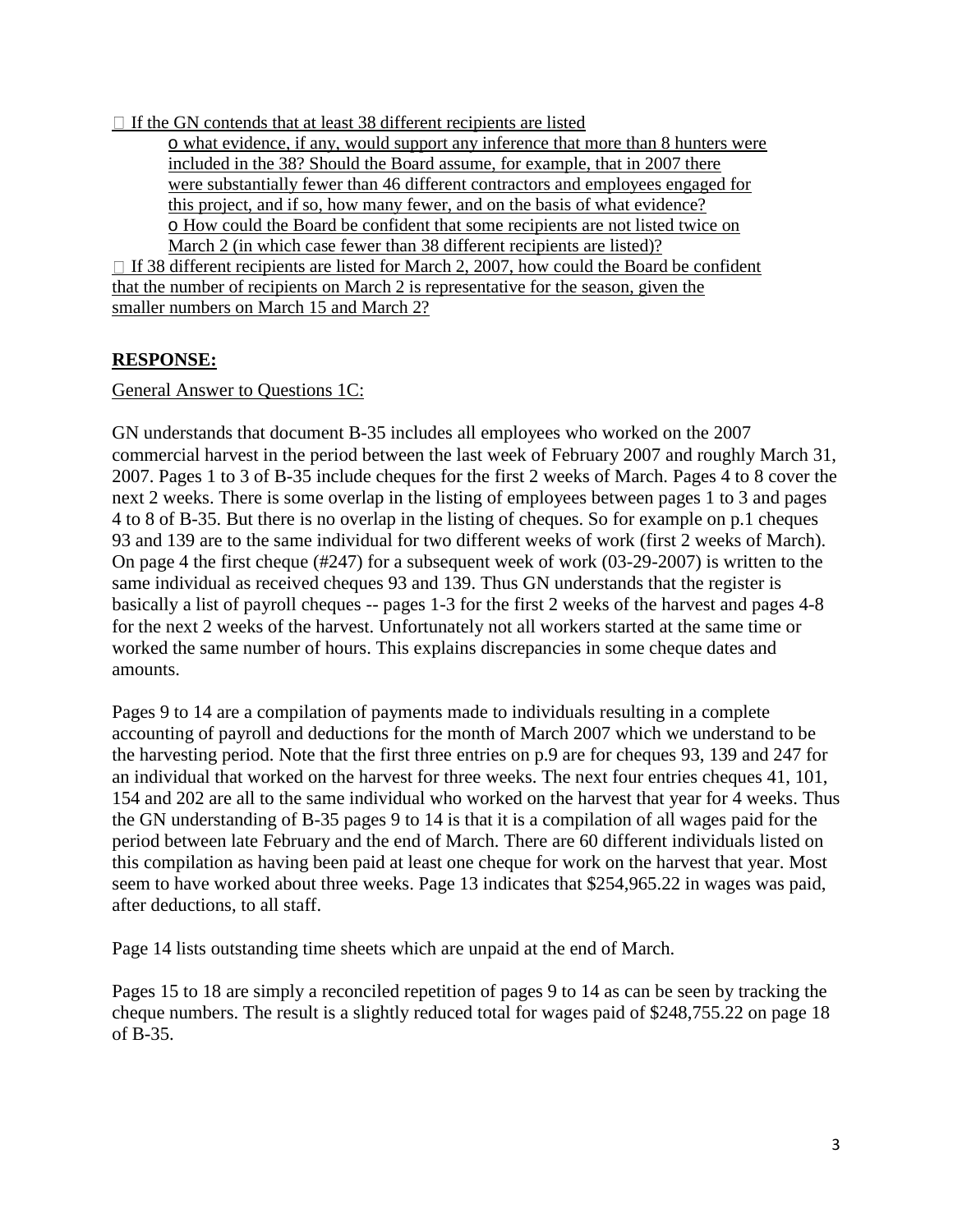It is the GN's understanding that the individuals who were paid the highest wages were either southern employees or hunters. The hunters had the "best jobs" in the sense that they could earn the highest amount of money in a short time, if successful with their harvests. Note that at least one of the 1996 contracted hunters is on the payroll in 2007 and that GN witnesses can identify other of the high earners listed on B-35 as hunters.

GN wishes to correct one error in its specific response to document B-35 found on page 2 of its May response to NTI. The document was referenced as "B-35 Payroll/Accounting for June **2009**". That reference should have been to June **2007**.

Specific Answer to Question 1C:

GN is not asking the Board to calculate anything.

There were 60 recipients of wages identified in the unredacted list. GN believes this includes all Inuit and non- Inuit working on the harvest.

The earlier payroll information indicates fewer employees, for example there are fewer March 2<sup>nd</sup> 2007 cheques. GN has assumed this is because harvest operation start up did not involve as many employees when the camp was being opened up.

GN suggests that the hunters in 2007 were among the high wage earners listed on B-35. We do not have specific information about how many hunters actually participated in the harvesting operations that year.

# **NTI Question 1D:**

**1D.** If any GN witness may inform the Board at the hearing that he or she has seen an unredacted version of GN document  $# B - 35$  (or any other redacted GN document purporting to show employee payroll, employee deductions, or employer contributions, including GN document **B-15,** which was not mentioned in NTI's original question) and can identify one or more of the individuals listed as an Inuit hunter for the operation, please indicate which GN witness, which document(s), and give all particulars of this evidence excepting information that identifies any hunter(s) personally.

# **RESPONSE:**

GN has requested permission to file an unredacted version of B-35. We trust that NTI will agree to that request.

Mr. Campbell can identify some of the hunters for some of the years. This includes 2007. Mr. Connelly may also know who some of the hunters were.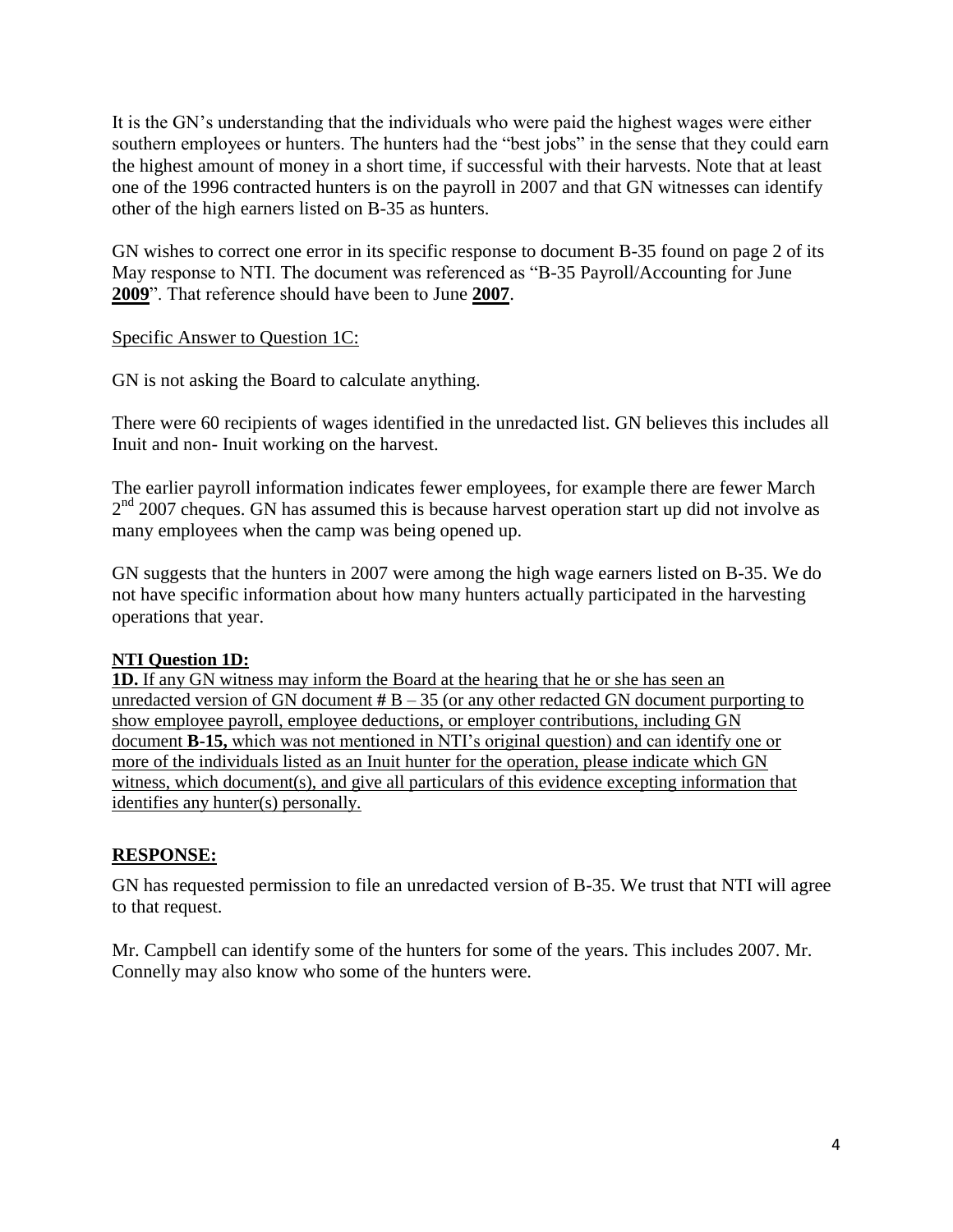### **NTI Question 3A:**

**3A**. According to the 2009 Harvest Plan appended to the GN's June 27 2014 Status Report to the NWMB, Sudliq Developments Ltd ran a variety of projects in Coral Harbour. The dates shown on this document run well past the end of the typical abattoir season. Considering those factors, on what evidentiary basis, if any, should the Board treat any line entry or any particular set of line entries from "Northern spreadsheet 2009" as related to the abattoir operation?

### **RESPONSE:**

### Specific Answer to Question 3A:

It appears unfortunately that 3 of the 5 pages of document B-36 were omitted from the GN Book of Documents. The 2 pages found in the Book are just a list of invoices, dates and amounts indicating payments but without the information about the categories of these costs from the previous 3 pages. GN is not asking NWMB to admit these 3 pages. Document B-36 can be ignored for purposes of the completion of this proceeding.

# **QUESTIONS FOR MR. PINKSEN AND MR. CONNELLY**

### **NTI Question 4A:**

**4A.** Given that its lead official believes the hunters were Inuit, and the GN has filed no evidence to the contrary, does the GN acknowledge, for the purposes of this proceeding, that all the hunters that supplied caribou to the abattoir at the material times were "Inuit" within the meaning of the NLCA?

### **RESPONSE:**

### Specific Answer to Question 4A:

Mr. Connelly has nothing to add to GN's earlier response to this NTI question.

Mr. Pinksen notes that the problem is not with the earlier GN answer it is with the question. GN officials do not dispute that the hunters involved were most likely Inuit but we are unable to stipulate that these individuals whether known or unknown were Inuit "within the meaning of the  $\overline{\text{NLCA}}$ ".

Even when we know who these individuals were, the beneficiary list is not available to GN. Whether or not the 1996 and 2007 hunters were enrolled under the land claim is information that GN invites NTI to bring forward to the Board.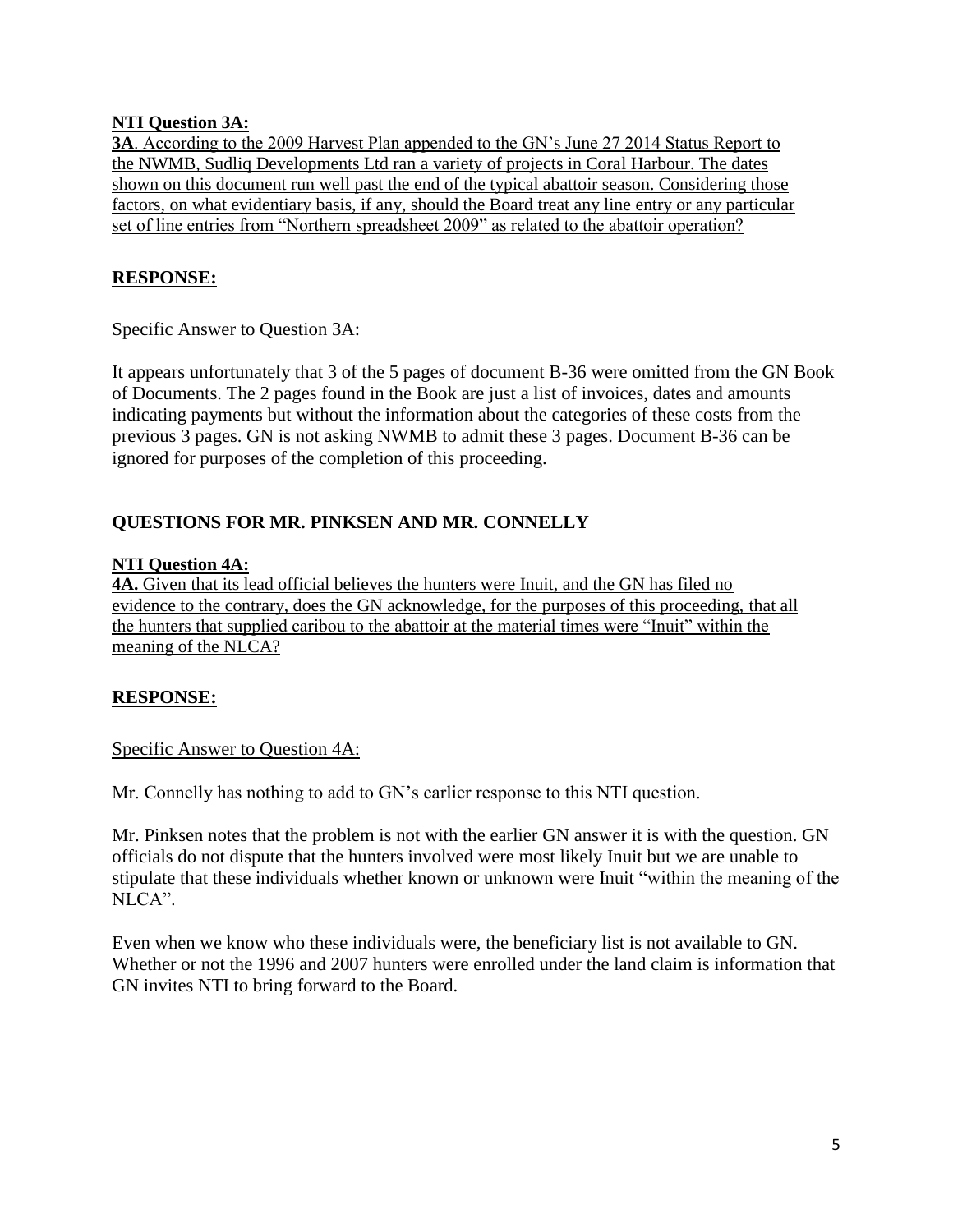### **NTI Question 5(a.1.):**

**5(a1.)** The GN's initial submission includes the 2009 "commercial" harvest of 843 caribou in the GN's BNL calculation, and states that it does so because "The commercial harvest in 2009 is by local hunters marketed within Nunavut, not the meat plant commercial harvest marketed out of Nunavut in 2007." (GN Supplementary Submission, March 31 2014, Appendix C). Does the GN wish to revise its proposed BNL, or reconsider its answer above? If the GN wishes to revise its proposed BNL, please provide the revised figure and the related calculation.

# **RESPONSE:**

### Specific Answer to Question 5(a.1):

Mr. Connelly is unable to assist with this new question.

Mr. Pinksen reminds NTI that the GN BNL submission was for the Board's consideration and that we understand that the final BNL determination is for the NWMB to make.

The calculation provided was based on the GN's position about the proper treatment of the Aiviit commercial harvests whose purpose was export from Nunavut. The GN does not wish to recalculate BNL. Its position has not changed.

There is an error in the May 7 answer. The sentence should read: "The 2009 harvest of 843 caribou were included in the Basic Needs Level (BNL) calculations because these caribou were harvested for use in Nunavut, not export."

### **NTI Question 6(b.1.):**

**6 (b1.)** Does the GN, and Mr. Pinksen in particular, acknowledge that the *Wildlife Business Regulations* did not, either before or after Nunavut was established or the Nunavut *Wildlife Act* came into force, authorize persons other the licensee or an employee of the licensee to harvest wildlife (and hence that contractors or subcontractors of the company holding the commercial wildlife license for the Coral Harbour abattoir must have been harvesting under a different lawful authority)?

# **RESPONSE:**

### Specific Answer to Question 6(b.1):

Mr. Connelly cannot help with the answer to this question it is specifically related to the interpretation of wildlife regulations.

Mr. Pinksen advises that GNWT and GN practice after division was to administer Commercial Wildlife Licences issued under the *Wildlife Business Regulations* so that employees, contractors or agents of licensees could participate in the operations associated with the commercial harvest.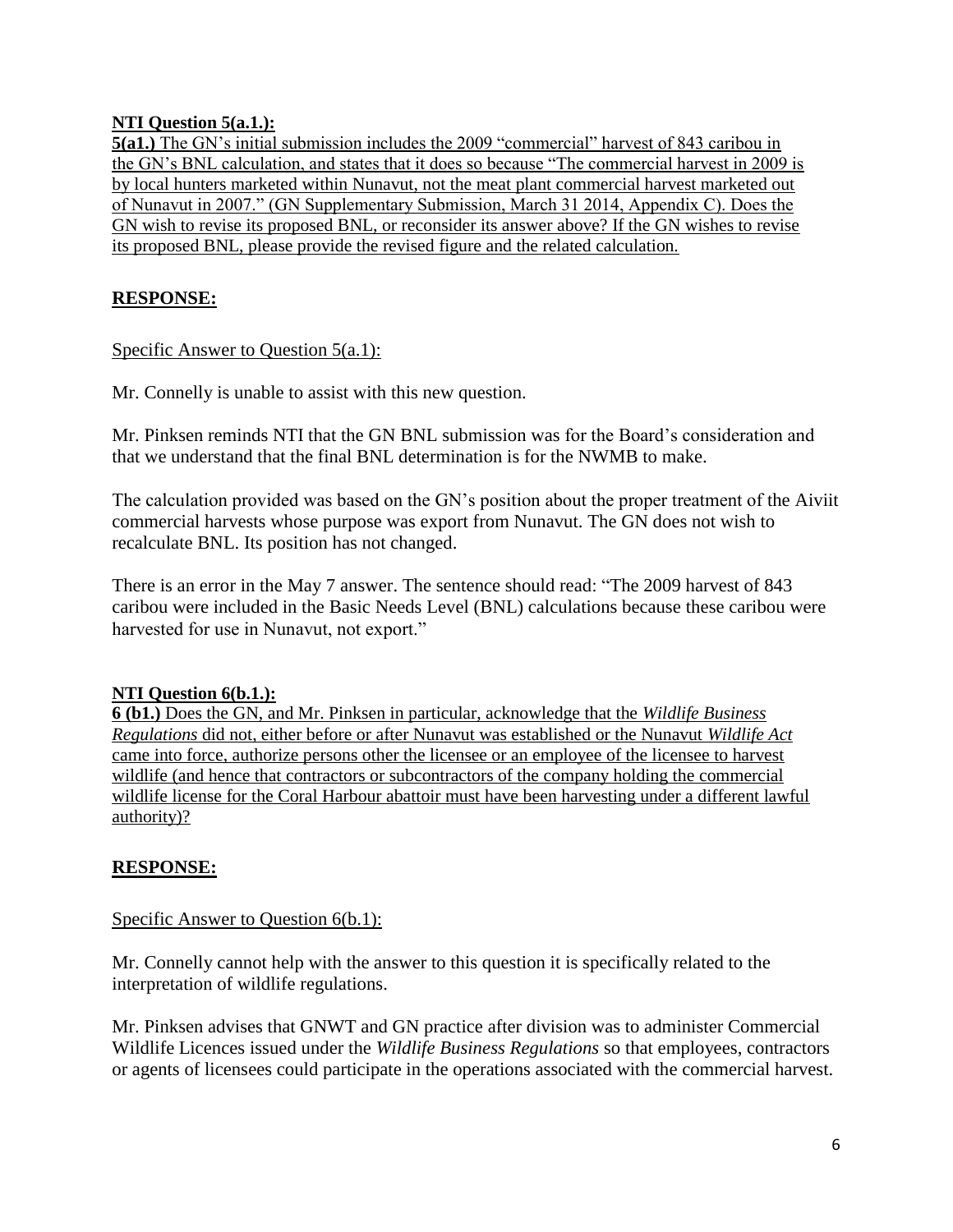In the case of the commercial harvests of caribou on SHI answers to previous NTI questions indicate that all the licences were issued to corporate entities.

GN is not clear on how NTI has come to the interpretation of these regulations suggested in the question.

# **QUESTIONS FOR MR. PINKSEN ALONE**

### **NTI Question 9A:**

**9A.** Was Mr. Pinksen involved in the review of the licence for the 1996-97 harvest?

### **RESPONSE:**

### Specific Answer to Question 9A:

Mr. Pinksen advises that these licences were issued by the Yellowknife office until division occurred. He worked in Iqaluit (the Regional office) at the time in question (review of the application for a Commercial Wildlife Licence for the SHI 1996-97 commercial harvest). He remembers being part of the "review process" in Iqaluit for such licences but has no specific recollection of reviewing the 1996-97 licence at this time.

### **NTI Question 10A:**

**10A.** Does this witness have personal knowledge of the contents of any of the documents to be relied on by the GN other than those in which his name appears? If so, please list such documents (or, if it is simpler, please list the documents of whose contents he does not have personal knowledge).

### **RESPONSE:**

### Specific Answer to Question 10A:

Mr. Pinksen will appear as a senior representative and agent of the GN in the hearing of this matter. He has reviewed this file and that includes all the documents, some of which are from his own files. Many are from files of the Department of Economic Development and Transportation and were provided by Mr. Connelly. Mr. Pinksen is prepared to speak to the GN case and the documents, to the extent of his personal knowledge, and as a representative of the GN.

GN will not provide a detailed written description of each of its witnesses' specific knowledge of every document filed in this matter. Such a request is onerous and unnecessary to understand the scope of their evidence.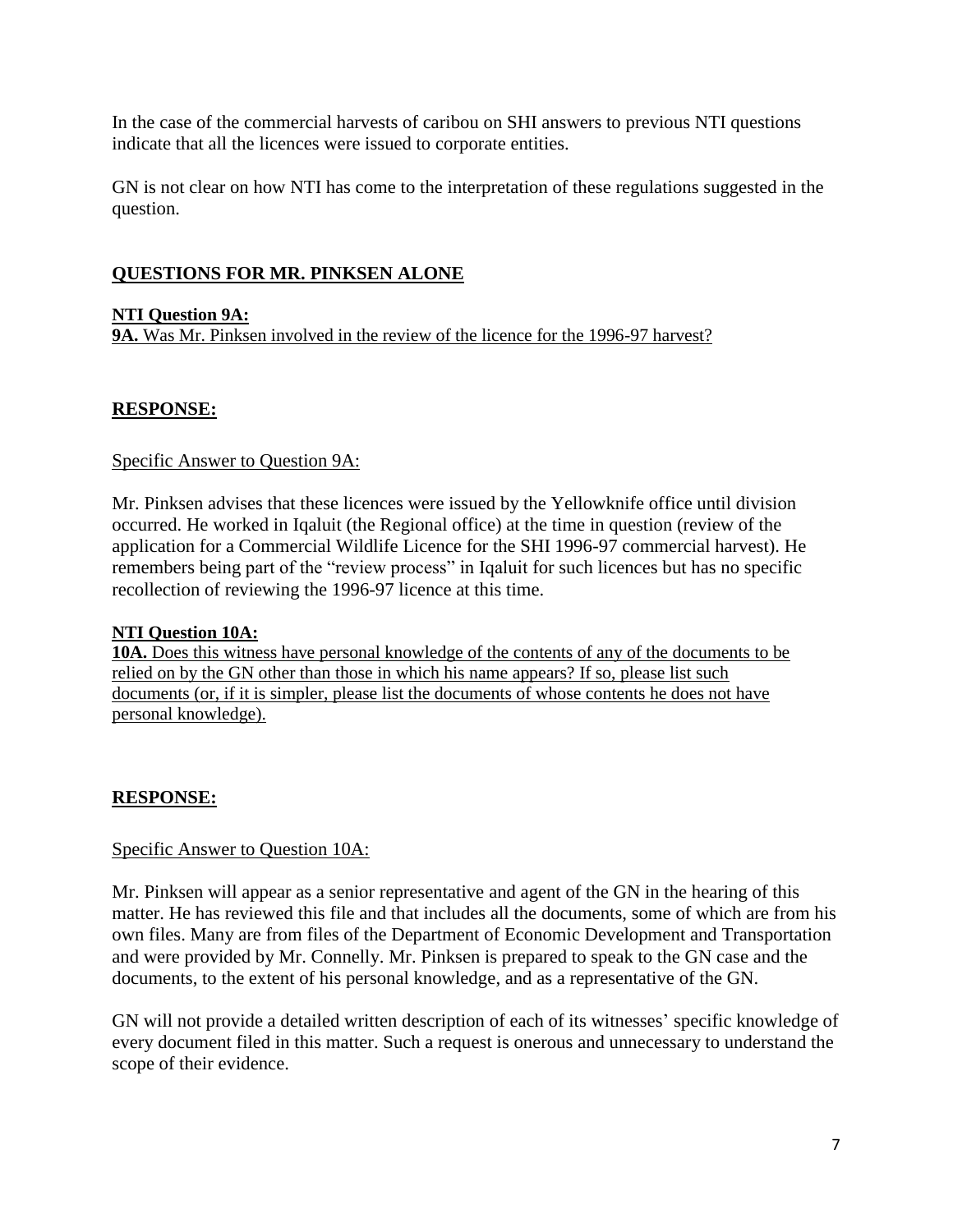### **NTI Question 12A:**

**12A.** For the years from and after 1993, and before the Southampton Island caribou quota reached 6,000, please provide a complete list of the quota changes and the year of each change, as reflected in the *Sale of Wildlife Regulations*.

# **RESPONSE:**

### Specific Answer to Question 12A:

The GN notes that in its reference to the GN May 7 answer to NTI question 12 NTI has misquoted our response. The correct quote is set out below:

"The overall quota of 6000 set out in the *Sale of Wildlife Regulations* was **NOT** determined at a particular point in time with sustainability considerations in mind." (GN May Response to NTI Questions p.8)

GN has reviewed the *Sale of Wildlife Regulations* between 1993 promulgation and 2009 when commercial harvesting ended. In May 1993, Wildlife Area N/BC/12 (for SHI) was added to the regulation with a quota of 250. In August 1993 the quota (below all quotas listed are for this area) was increased to 1000. There was no change until November 1994 when the quota was increased to 4000. There was no change until April 1997 when the quota was changed to 4500. And there was no change until March 1998 when the quota was changed to 6000. There was no change after that until division. From 1999 until 2009 the GN made no changes to the SHI commercial caribou quota.

As GN indicated the quota was set very high, beyond the capacity of the companies conducting the commercial harvest to reach with their commercial operations. Sustainability concerns were addressed through annual collaboration with the HTO. Annual commercial quotas and tag allocations were local decisions.

### **NTI Question 13A, B and C:**

**13A.** Did the GNWT and its successor the GN recognize at the time that, under the NLCA, Inuit had the right to harvest caribou for sale, and to sell the harvest to a company operating an abattoir?

 $\cdot$  If not, why not?

**13B.** Did the GNWT and GN recognize that, in any event, under the NLCA, Inuit use of wildlife during the Harvest Study period and in the five years leading up to a TAH would be the basis for the BNL, once a TAH for Southampton Island caribou must be established?

 $\cdot$  If not, why not?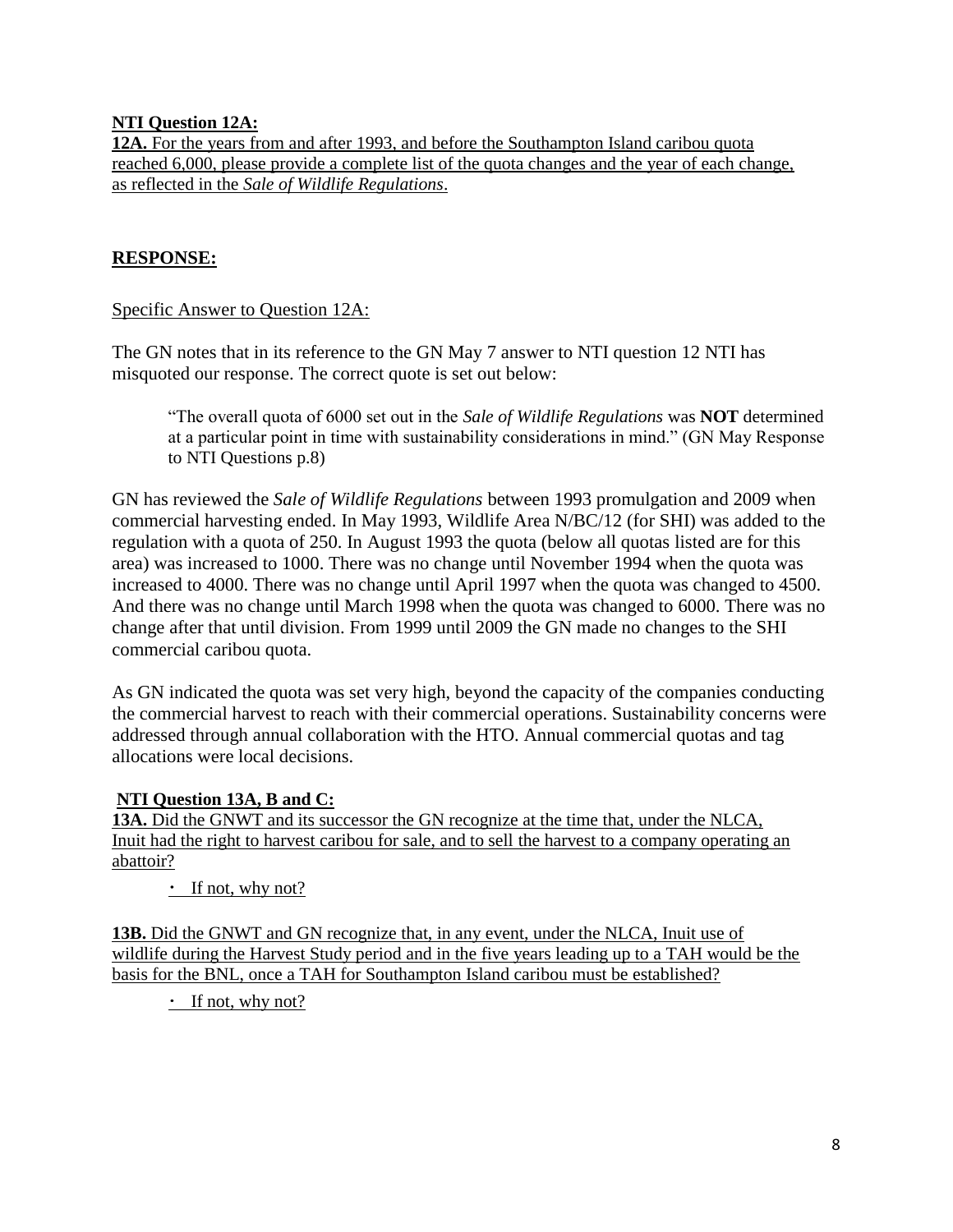**13C.** If the answer to either question 13A or 13B is yes, were arrangements that rely on the NLCA to ensure that the abattoir harvest is included in the BNL considered by the Government at the time?

If so, why were such arrangements not discussed with Inuit?

# **RESPONSE:**

### General Answer to Questions 13A, 13B and 13C :

The process of recognizing and operationalizing the changes resulting from Inuit rights recognized under the NLCA has been gradual. In 1993 neither GN nor NTI existed. GNWT did establish a Land Claims Implementation Coordinator in Iqaluit to guide its implementation of the claim, but government capacity to give immediate reflection to Inuit rights, including harvesting rights, across the board, simply did not exist. Between 1993 and division government wildlife officials worked with communities and the NWMB and made best efforts to reflect the new land claim rights in decision-making. GN revised its wildlife legislation as a first priority after division, but it still took until 2005 to bring the new Act into force. The complete regulation framework for this legislation did not come in to force until this year.

GN does not deny that Inuit NLCA rights came into force in 1993. But the simple fact is that it took a number of years before these rights were fully reflected in the way government wildlife management operations were undertaken and even longer to reflect them fully in statute and regulation.

Mr. Pinksen cannot speak for the GNWT.

### Specific Answer to Question 13A:

There is an important distinction between harvesting caribou to satisfy a commercial harvesting quota set by the local HTO and allocated to a company which sets up an abattoir based on a business model focussed on sale of prime cuts of wildlife outside of Nunavut – including internationally, and harvesting caribou for sale inside Nunavut.

If there had been an abattoir on SHI involved in preparing and selling meat for inter-settlement trade or even for local consumption and that abattoir had been interested in buying caribou from Aiviit hunters, then GN would take no issue with that. Our concern is and has been throughout this proceeding related to the special circumstances of the SHI commercial harvest. That is not the situation described in this question which is hypothetical at best.

### Specific Answer to Question 13B:

Mr. Pinksen found this question unclear and confusing.

The GN recognizes the provisions of the NLCA dealing with the harvest study and BNL calculation.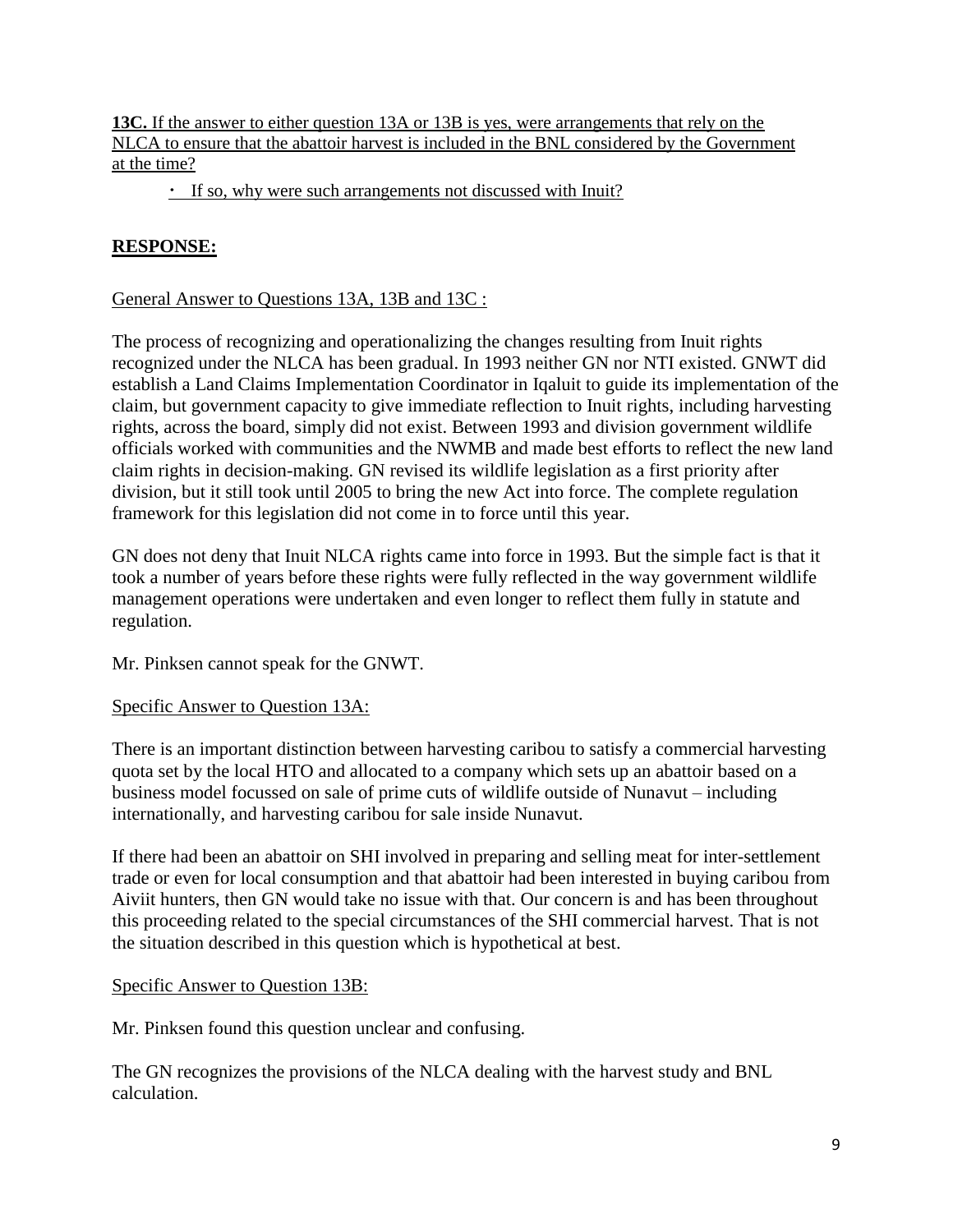### Specific Answer to Question 13C:

In our general response above we described the evolution of GN capacity, knowledge ad recognition of Inuit NLCA rights over the years since the Agreement came in to force and division. The GN's position in this matter is that the abattoir harvest should not to be included in BNL when that is calculated as part of the BNL for establishment of a TAH for caribou on SHI.

GN worked closely every year that the commercial harvest took place with Inuit from the Aiviit HTO. Rightly or wrongly, the commercial harvest was under complete control of the HTO based on the GN's approach and the *Wildlife Business Regulations*. The HTO decided on annual quota allocations. As we have argued and the documents filed with the Board clearly show, the primary purposes of the commercial harvest were caribou population control and the provision of local benefits. It cannot be said that the GN managed this commercial harvests in a way that ignored Inuit interests. Millions of dollars of benefits accrued locally and regionally over the years when this commercial harvest took place.

### **NTI Question 14A:**

**14A.** NTI now has filed its documents and witness statements; please answer the original question.

### **RESPONSE:**

### Specific Answer to Question 14A:

Mr. Pinksen has nothing to add to his previous witness statement in relation to NTI documents.

### **QUESTIONS FOR MR. CONNELLY ALONE**

### **NTI Question 15A:**

**15A.** What was the position of Brock Junkin in the Department of Economic Development and Tourism or its successor department in the years that Mr. Connelly played a role relating to the abattoir operation?

### **RESPONSE:**

### Specific Answer to Question 15A:

During the period when the Department of Sustainable Development was in place, Mr. Junkin was the Regional Director (otherwise known as the Director of Kivalliq Community Operations). He was hired in late 2000 and left in late 2005. In 2004-05 the Department was split into Economic Development and Transportation and Environment. Mr. Junkin stayed with the Department of Economic Development and Transportation.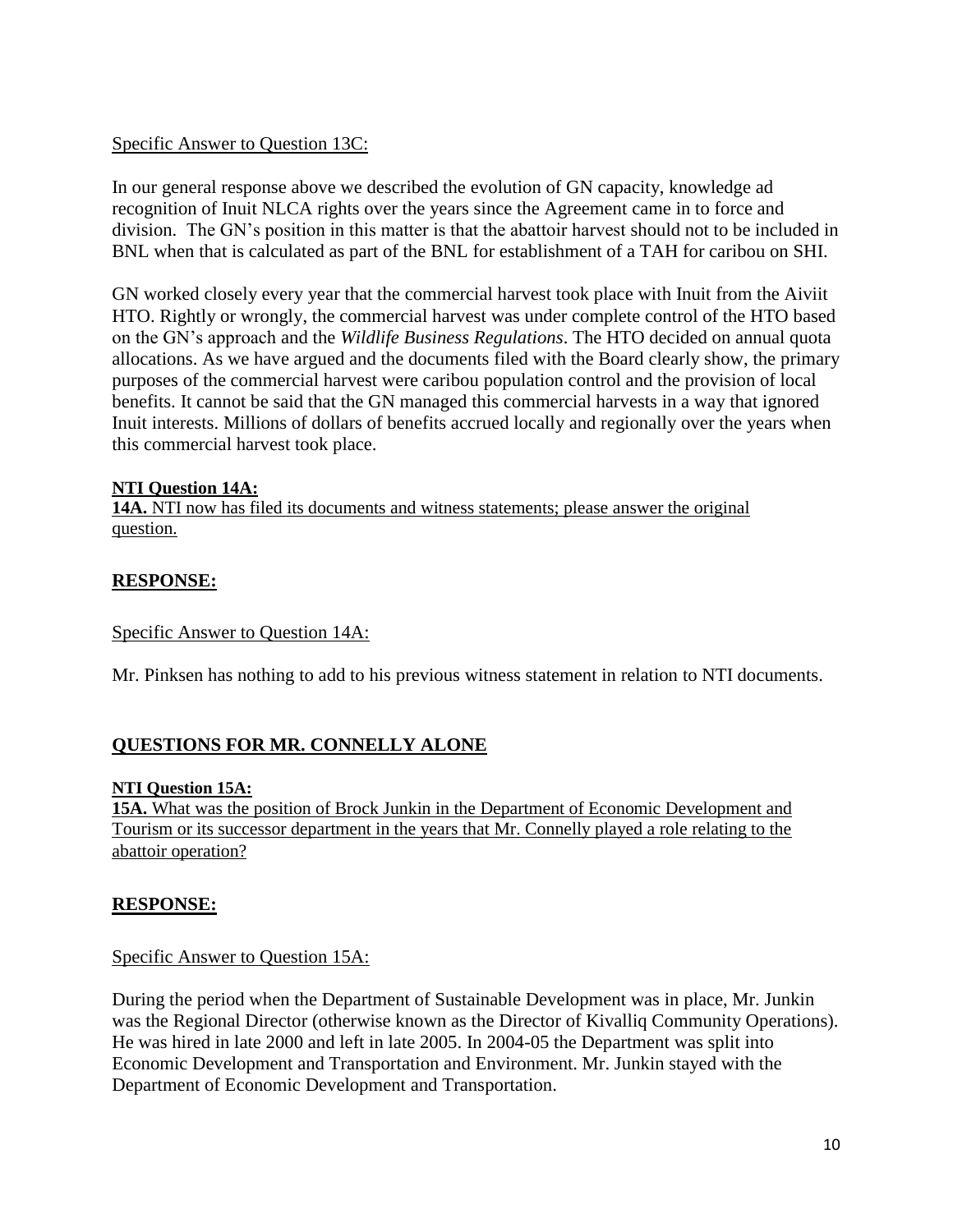### **NTI Question 16(a.1) and 16(b.2)A:**

**16 (a.1)** Please list the applications, plans, and budgets included in the GN documents of whose contents Mr. Connelly has personal knowledge.

**16 (b.2)** If this witness has personal knowledge of the contents of any of the other GN documents, please list them (or, if it is simpler, list the other documents of which he does not have personal knowledge.)

# **RESPONSE:**

### Specific Answer to Questions 16(a.1) and (b.2):

All documents filed in January 2015 in GN the Book of Documents and all of the 488 documents provided to NTI in late 2014 came from Department of EDT – Kivalliq Region files related to the Southampton Island commercial caribou harvest. Mr. Connelly has knowledge in a general sense of all of them. Mr. Connelly will appear in this proceeding as a representative of the GN and its agent. As such he can speak to his Department's files – to the extent of his personal knowledge.

GN chose to file the documents in January 2015 which appeared most relevant to this proceeding. If NTI has specific questions about any of these documents GN would be pleased to answer them.

### **NTI Question 21A:**

**21A.** NTI now has filed its documents and witness statements; please answer the original question.

### **RESPONSE:**

### Specific Answer to Questions 21A:

Mr. Connelly has nothing to add to his previous witness statement in relation to the NTI documents.

### **QUESTIONS FOR MR. CAMPBELL ALONE**

### **NTI Question 22:**

**22.** Mr. Campbell "will advise the Board that during the years while the commercial harvest was under way there were no restrictions of any kind on Inuit harvesting on Southampton Island or on Inuit trade, barter or sale of the results of their subsistence hunts." Will Mr. Campbell assert that the applicable legislation during these years did not purport to restrict the sale of wildlife harvested by Inuit (including restrictions by means of commercial or other tag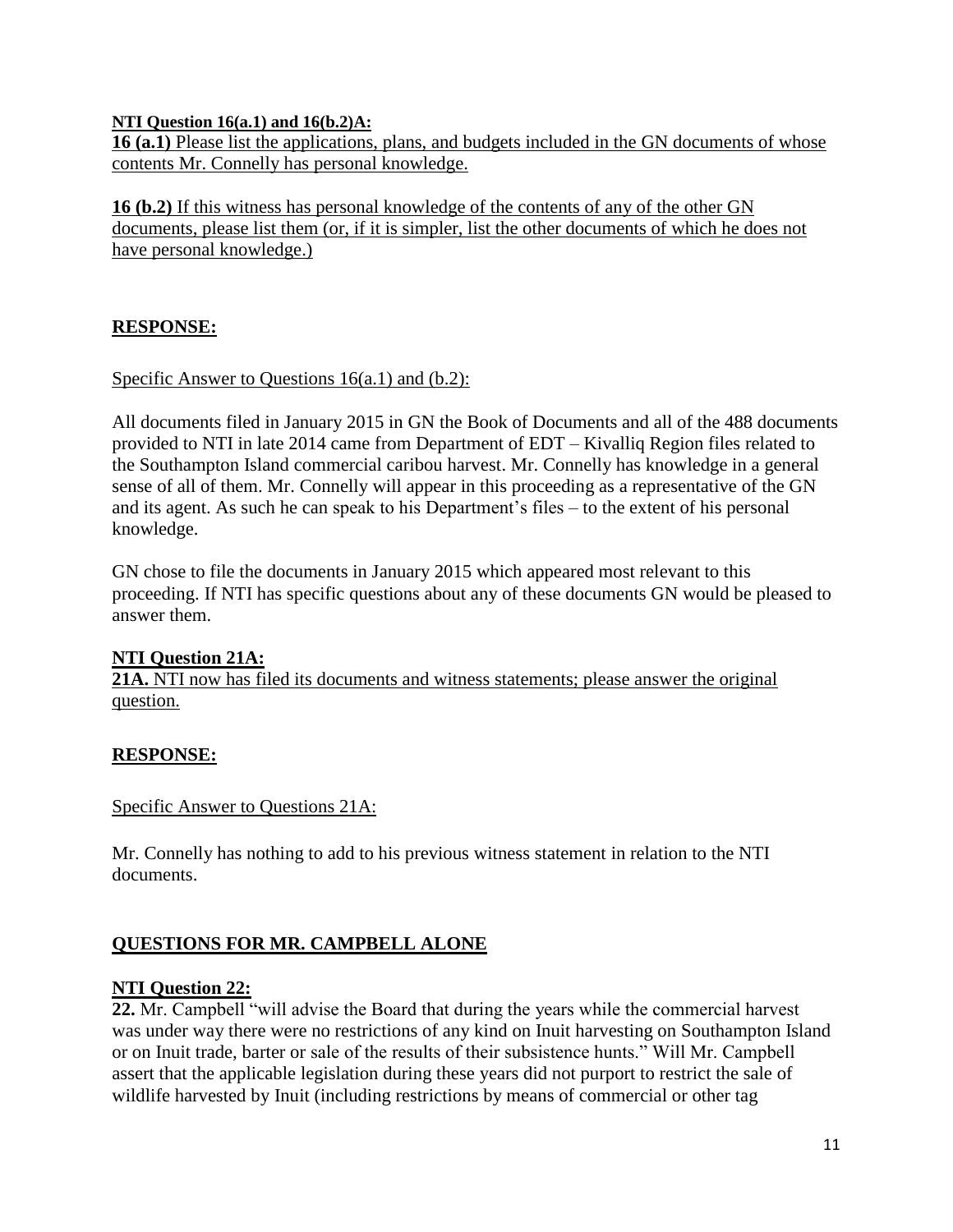requirements)? If so, please cite the legislation allowing such sales for Inuit without any restriction. If not, please explain what Mr. Campbell means by "no restrictions of any kind.. on Inuit…sale of the results of their subsistence hunts?"

# **RESPONSE:**

### Specific Answer to Questions 22:

Mr. Campbell joined the GNWT in late 1997 as Kivalliq Regional biologist. His witness statement includes a summary of key facts based on his participation in and understanding of the Aiviit commercial harvest and the circumstances surrounding it.

The GN notes that in the NWT (until their new wildlife legislation came in to effect in 2014) section 54 of the *Wildlife Act* (R.S.N.W.T 1988, c.W-4) prohibited the buying, selling, trading, bartering or gifting of meat or any other part of wildlife. The exception was that these activities could take place among holders of General Hunting Licences. Most Inuit had GHLs. This regulatory framework is narrower than the rights set out in the NLCA. This is what the Nunavut legislation said as well (rightly or wrongly) until it was replaced by the *Wildlife Act* which was developed in close collaboration with NTI and the NWMB.

What Mr. Campbell will say in relation to harvesting on SHI at the time that the commercial harvests were taking place was that Inuit harvesters could still exercise their rights, even though a commercial harvest was being carried out. He advises that domestic or personal harvesting by Aiviit Inuit in this period averaged between 1500 and 2000 caribou per year. This harvest was not affected by the commercial harvest authorized by the HTO. It simply continued. Mr. Campbell's understanding is that there were restrictions on commercial harvesting of the type undertaken on SHI, that a Commercial Wildlife Licence was needed for that harvest and that tags allocated by the HTO were necessary for all caribou killed as part of that operation.

Mr. Campbell understands that Inuit who harvested for themselves could trade, barter or sell, including into inter-settlement trade and that such actions were not restricted.

Mr. Campbell can describe the commercial harvest based on the abattoir operation as required and distinguish harvesting operation that from personal harvesting by Inuit. Any such explanation is not to be understood as a legal interpretation of Inuit rights or the law at the time but rather his understanding of the regulatory system as a Regional Biologist.

### **NTI Question 23:**

**23.** What difference does Mr. Campbell understand there to be in his statement above between "the commercial harvest," and "Inuit harvesting…[for] …sale of the results of …subsistence hunts"?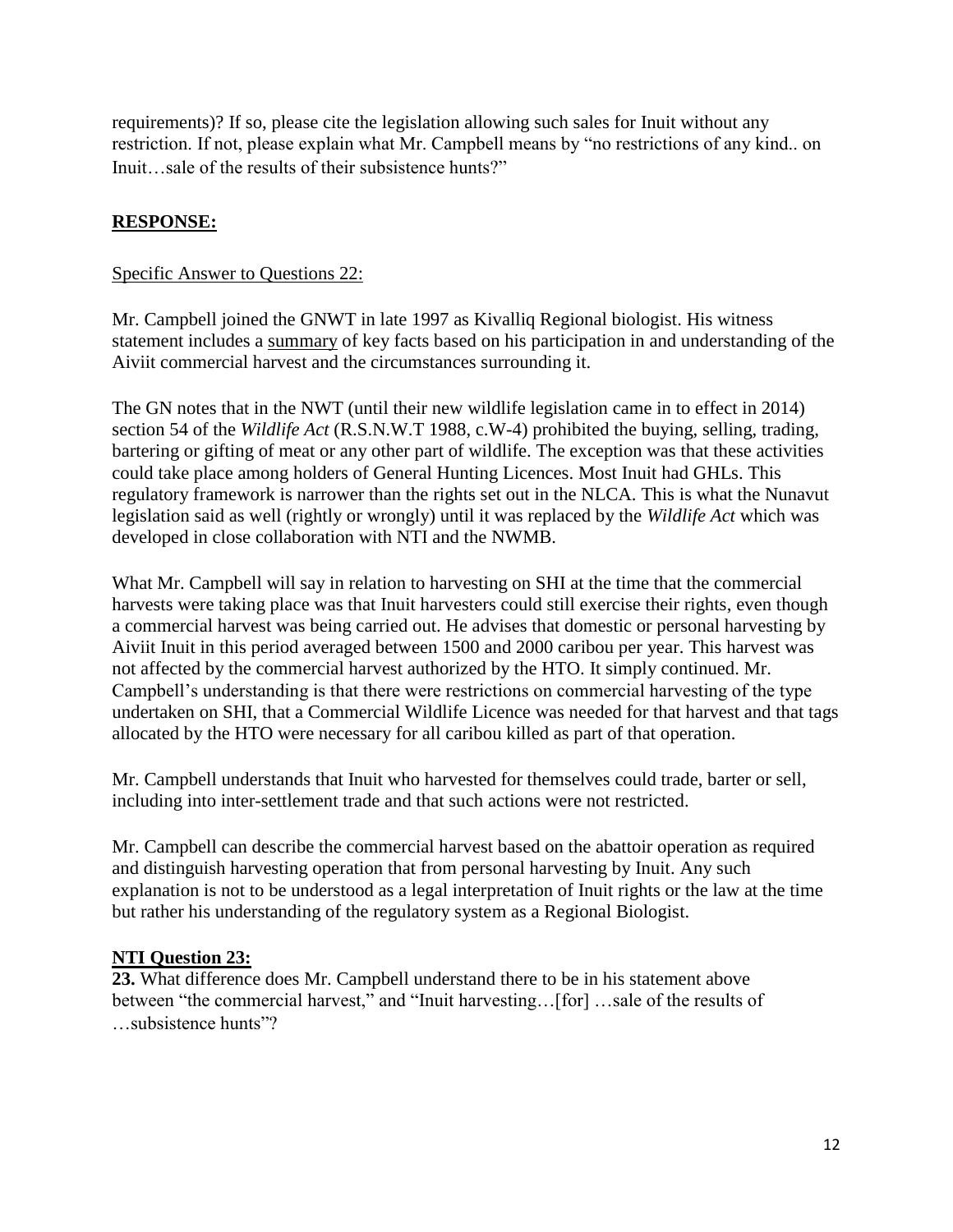### **RESPONSE:**

### Specific Answer to Questions 23:

First there is the difference in the scale of the operation and then the level of infrastructure and capital investment necessary to establish a commercial enterprise like the Aiviit commercial harvests. These were large scale operations requiring ongoing government subsidy. Because of the targeted markets, significant marketing efforts were needed. Tis imported a consequential need for CFIA inspections and the additional associated of harvesting. Even EU certification of plants was secured in order to service foreign markets and this imported even further management and regulatory requirements.

This commercial harvest was an operations where there was a chain of buyers and sellers. The company running the commercial harvest did not intend to consume but rather sell on the caribou as high quality packaged food to other businesses.

There is no comparison between this specialized commercial activity conducted by a corporation regulated within the framework of Nunavut laws which required a Commercial Wildlife Licence and tags for every animal killed and the activity of Inuit who may be selling caribou locally or even into inter-settlement trade. The level of control in every step of the commercial harvest was different than the way Inuit harvest traditionally. The primary purpose of this commercial harvest was to generate high quality cuts of meat for export from Nunavut. The whole hunt from start to finish was managed to achieve that goal.

Mr. Campbell's experience with this commercial harvest was that it was controlled every step of the way by the HTO and the companies they chose to conduct the harvest. Incidentally, its purpose was to generate local benefits and contribute to the management of the SHI barren ground caribou population – while not threatening harvesting opportunities for individual Inuit.

### **NTI Question 24:**

**24.** Mr. Campbell "Will advise about the regulation or control of the harvesting activities under control of the managers of the company or organization which held the commercial licence including: strict rules about how caribou were to be shot; how the carcass could not be frozen; how strict the CFIA inspections were". What material facts will Mr. Campbell report of this nature other than rules about how caribou were to be shot, how the carcass could not be frozen, and how strict the inspections were?

### **RESPONSE:**

### Specific Answer to Questions 24:

Mr. Campbell's witness statement sets out his understanding of the rules associated with the hunting for the abattoir. He will also generally set out his experience in the sampling process at